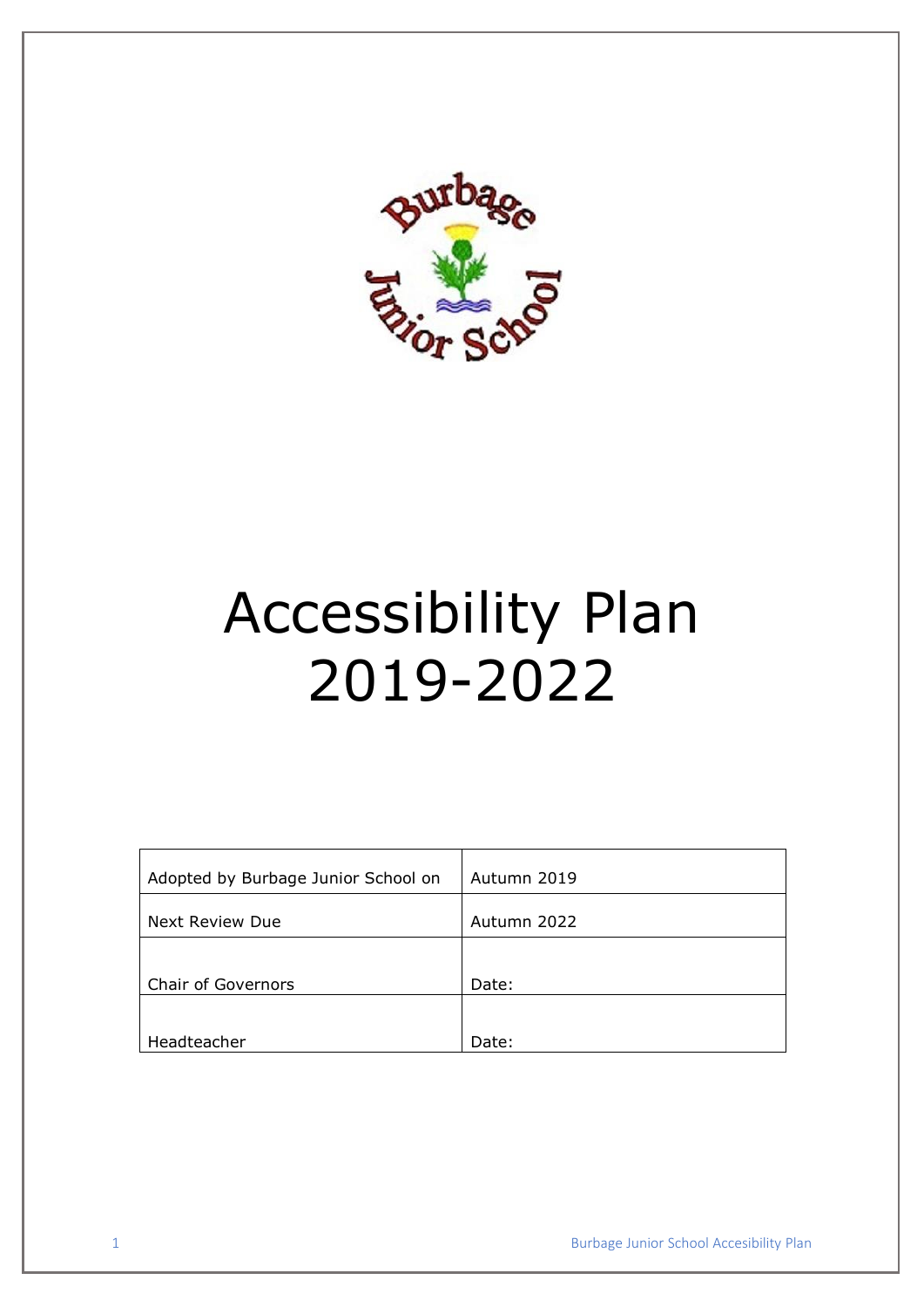# **Aims and Vision**

### *"***The Burbage Way: striving to be the best version of ourselves***".*

This is reflected throughout the school and is used to set the standard for model behaviour and attitudes on a daily basis.

Our vision is that children will leave Burbage Juniors as independent, confident learners who believe in their own abilities and are resilient in the face of challenge; they will be responsible, well-rounded, polite and respectful British citizens who understand that through hard work, they can achieve their potential as individuals or as a team in the wider world.

#### **Our Aims**

To achieve all that is encompassed in our vision, our aims are:

- To provide high quality teaching and learning so pupils achieve high standards in all areas of the curriculum;
- To ensure that learning is fun and inclusive through an exciting curriculum;
- To provide a safe and happy learning environment

# **Values**

Governors, staff, parents and pupils were involved in agreeing a set of values which define the school's ethos, these are:

- Respect
- Kindness
- Integrity
- Excellence
- Enjoyment
- Inclusivity

At Burbage Juniors we are guided by our values in all we do.

### **Introduction**

Since 2005 all public authorities have a duty to promote disability equality; this includes schools and local authorities. The 2010 Equality Act adds further to this duty.

At Burbage Junior School we have a general duty to:

- Promote equality of opportunity between disabled people and those who are not disabled
- Eliminate discrimination
- Eliminate harassment related to disability
- Promote positive attitudes towards disabled people
- Encourage participation by disabled people in public life
- Take steps to take account of disabled people's disabilities even where that involves treating disabled people more favourably than non-disabled people

It is a requirement that the school's accessibility plan is resourced, implemented, reviewed and revised as necessary. The school sets out a plan, reviewed each year, to show how it will address the priorities identified in the plan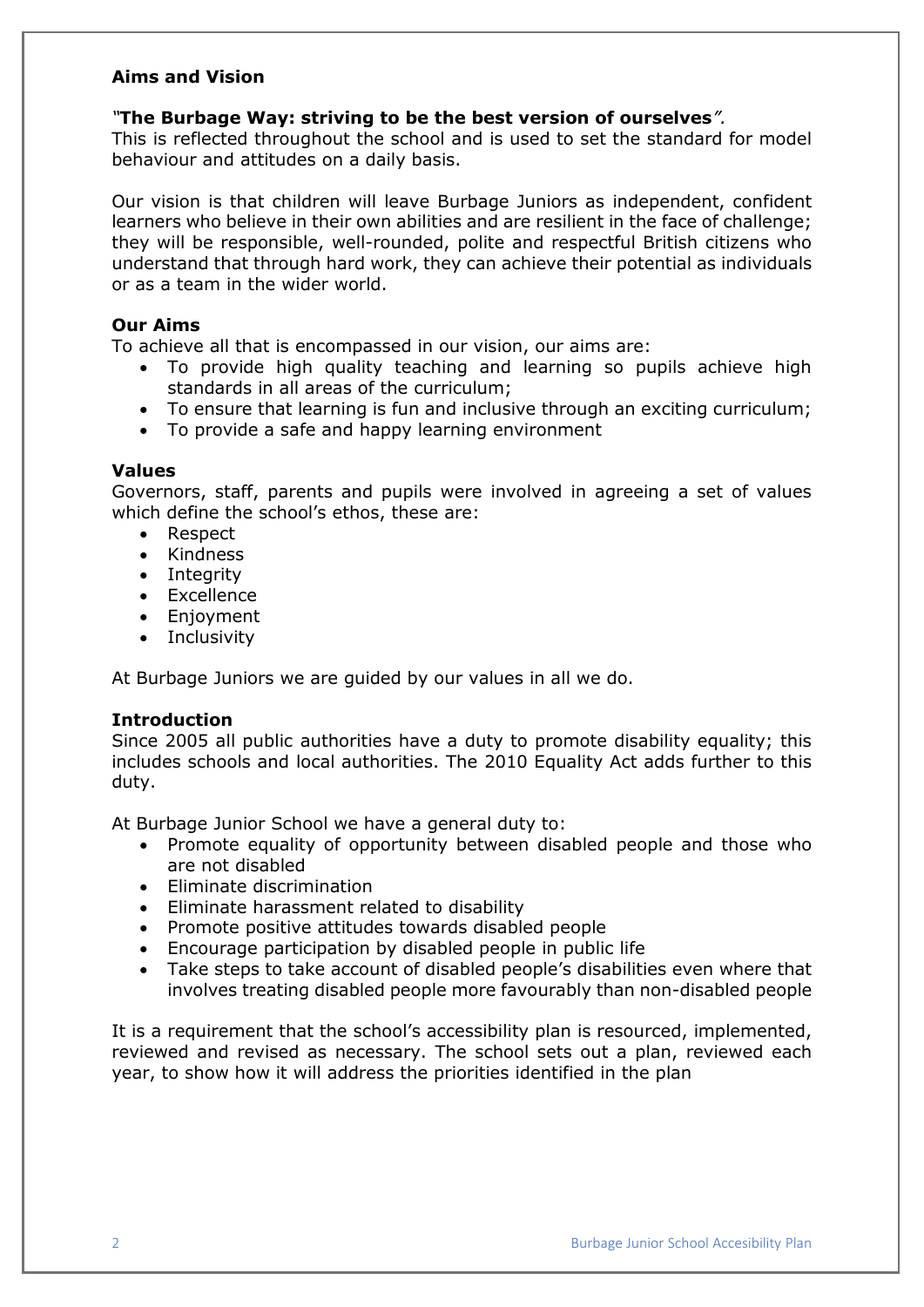# **Accessibility**

There is specific disability legislation in relation to disabled pupils and accessibility which means we must plan strategically over time to:

1. Increase access to the curriculum

2. Make improvements to the physical environment of the school to increase access;

3. Make written information accessible to pupils in a range of different ways

We must ensure that disabled pupils do not receive less favourable treatment and to do this the school has a duty to make reasonable adjustments.

### Aims

We aim to:

- provide full access to facilities and learning
- enable full participation in all aspects of school life for children, staff, parents and visitors with disabilities

We will do this by:

- reducing and eliminating barriers to access of the curriculum and building
- promoting positive attitudes and developing a culture of respect
- having awareness of the needs of individuals within our school community
- being flexible in approach to obstacles and seeking expert advice if needed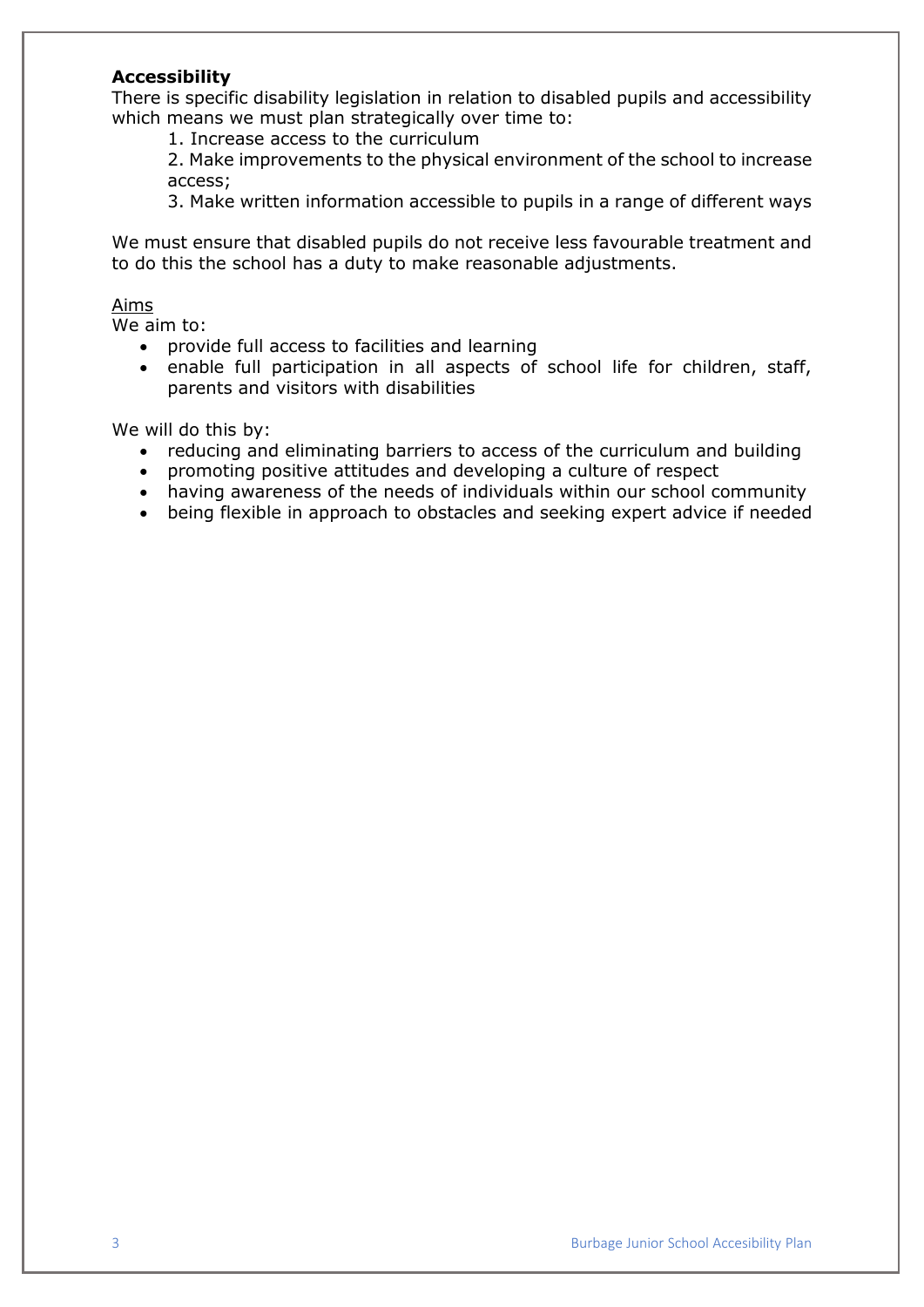# Accessibility Audit and Actions

| <b>Policy</b>                                                                                                                                                                                           | <b>Evidence</b>                                                                                                                                                                                                                                                                                                                                                                                                                                             | <b>Action</b>                                                                                                                                |
|---------------------------------------------------------------------------------------------------------------------------------------------------------------------------------------------------------|-------------------------------------------------------------------------------------------------------------------------------------------------------------------------------------------------------------------------------------------------------------------------------------------------------------------------------------------------------------------------------------------------------------------------------------------------------------|----------------------------------------------------------------------------------------------------------------------------------------------|
| All staff have necessary<br>training to teach and<br>support pupils with a range<br>of disabilities and have<br>access to specialist<br>teachers and external<br>agencies for information<br>and advice | INSET records - school and<br>individuals<br><b>Employ Behaviour Learning</b><br>$\bullet$<br>mentor for specific pupils<br><b>Autism INSET</b><br>$\bullet$<br>ADHD INSET<br>$\bullet$<br>Attachment Disorder INSET<br>$\bullet$<br>Interventions for groups and<br>$\bullet$<br>individuals<br>Regular assessments by<br>$\bullet$<br>Speech and Language<br>Therapist - work to their<br>plans<br>Written reports from external<br>$\bullet$<br>agencies | Continue to train staff<br>to meet needs of<br>individuals                                                                                   |
| Pupils with emotional,<br>social and behavioural<br>difficulties are supported in<br>school                                                                                                             | Lunchtime Supervisor training<br>$\bullet$<br>- attachment disorder/class<br>updates<br>EP assessments<br>$\bullet$<br>• School Nurse Drop in<br>Sessions<br>• LSA support for individuals<br>• Pastoral/Family Support<br>Provision - Behaviour<br>Learning Mentor & ELSA<br>Lunchtime clubs for targeted<br>$\bullet$<br>pupils<br>Individual records                                                                                                     | Continue to train staff<br>to meet needs of<br>individuals and assess<br>impact of pastoral<br>support                                       |
| Classrooms and other<br>areas optimally organised<br>for those with disability                                                                                                                          | Space is utilised to facilitate<br>$\bullet$<br>group and individual learning<br>space                                                                                                                                                                                                                                                                                                                                                                      | Utilise outdoor area<br>and other relevant<br>spaces in school<br>Continue to develop<br>access to quiet<br>spaces and<br>intervention rooms |
| Work is differentiated and<br>staff have high<br>expectations of all                                                                                                                                    | Lesson observations<br>$\bullet$<br>Learning Walks<br>$\bullet$<br><b>Reviews</b><br>$\bullet$<br><b>IEPs</b><br>$\bullet$<br>Governors' monitoring<br>$\bullet$                                                                                                                                                                                                                                                                                            | Continuous                                                                                                                                   |
| Children work in different<br>ways - group, individual<br>and whole/cross class and<br>teachers tap into different<br>styles                                                                            | Observations<br>$\bullet$<br>Learning walks<br>$\bullet$<br><b>Book Scrutiny</b><br>$\bullet$                                                                                                                                                                                                                                                                                                                                                               | Continuous                                                                                                                                   |
| All pupils are encouraged<br>to take part in music,<br>drama and physical<br>activities                                                                                                                 | Inclusion at extra -curricular<br>$\bullet$<br>clubs, visits and<br>performances<br>Swimming provisions<br>$\bullet$<br>PPG funding used for Sport<br>$\bullet$<br>and Music provision                                                                                                                                                                                                                                                                      | Continuous<br><b>Burbage Junior School Accesibility Plan</b>                                                                                 |